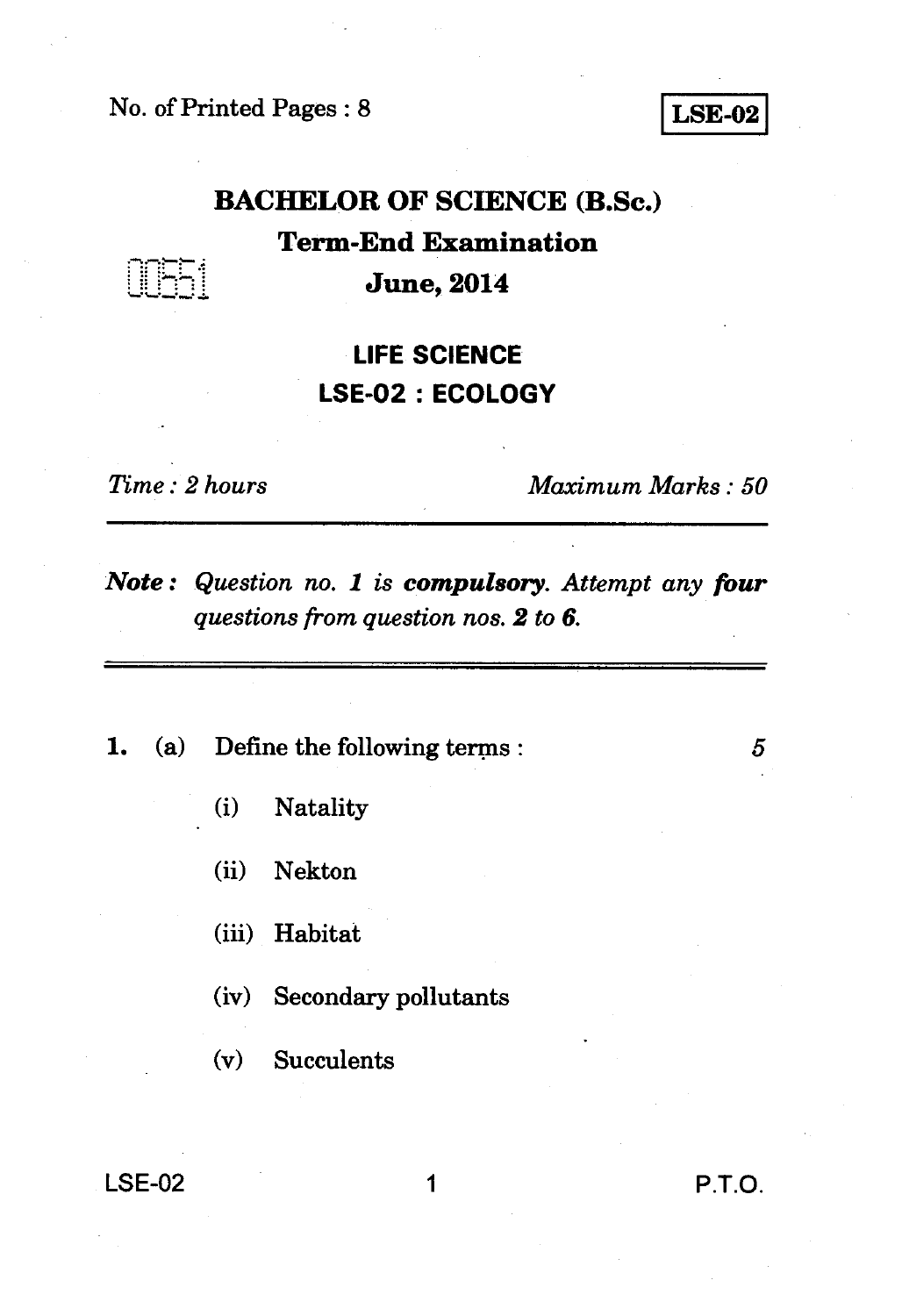- (b) State whether the given statements are *true*  or  $false$  : 2  $2^2$ 
	- (i) Silky hairs on seeds help them to float in air.
	- (ii) A detritus food chain operates through parasites.
	- (iii) Succession initiated on a bare rock is termed xerarch.
	- (iv) Addition of biodegradable matter relaxes the demand of oxygen in the water body.
- (c) Fill in the blanks :  $\frac{3}{2}$ 
	- (i) It takes joules of energy to heat one gram of water from 4°C to 5°C.
	- (ii) During a nitrogen cycle the process of conversion of ammonia to nitrate is called
	- (iii) ultimately leads to problems like soil erosion, loss of nutrients and desertification.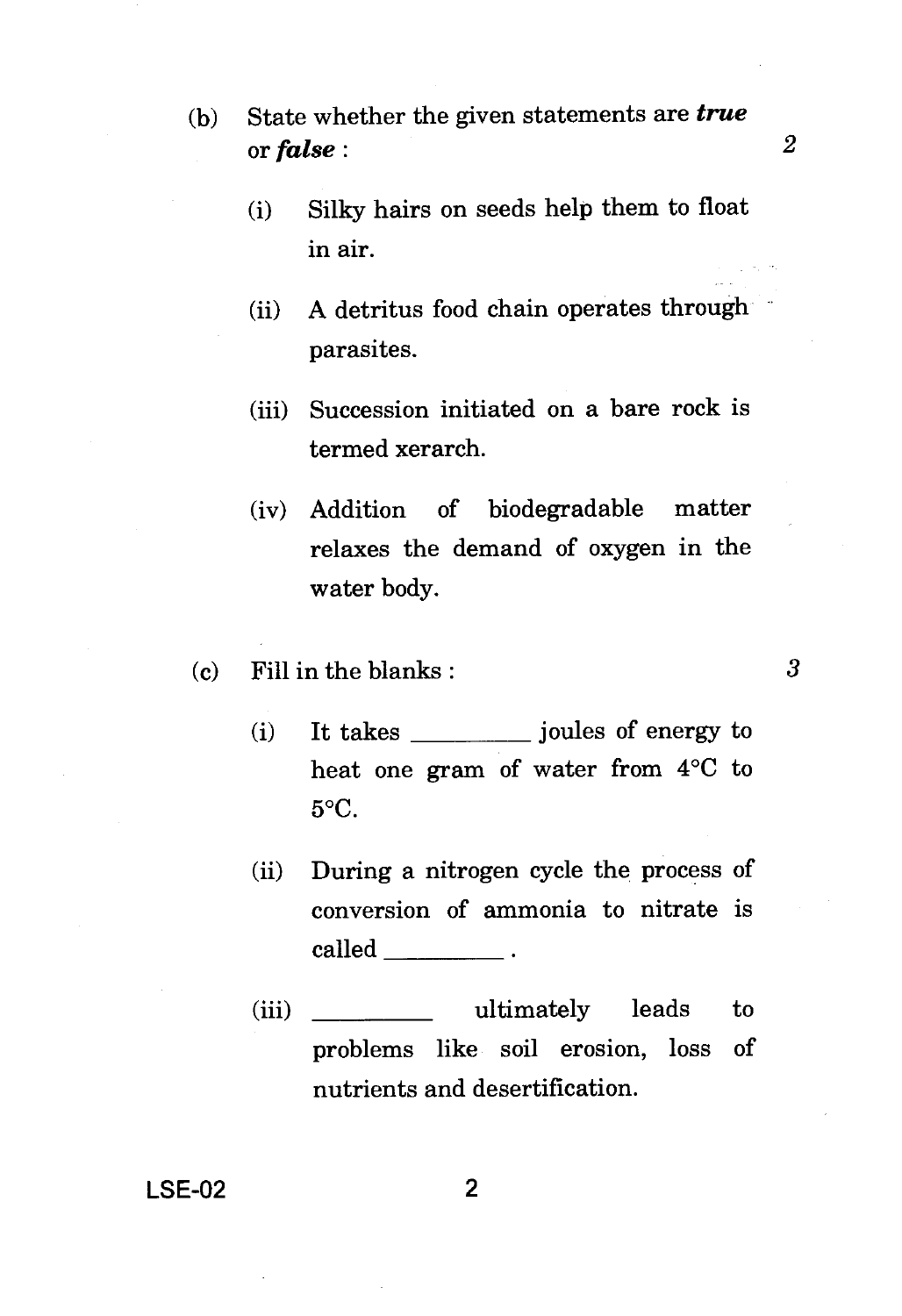- **2.** Differentiate between the following : *<sup>10</sup>*
	- (a) Hygroscopic water and Capillary water of soil.
	- (b) Hemicryptophytes and Cryptophytes
	- (c) Parasitoidism and Cannibalism
	- (d) People overpopulation and Consumption overpopulation
- **3.** Answer the following : *<sup>10</sup>*
	-
	- (a) Discuss the causes of deforestation.
	- (b) Describe the structure of a community.
	- (c) Explain the concept of energy flow in an ecosystem.
	- (d) "Air pollution is harmful to all living systems." Comment.
- **4.** (a) How do plants adapt to extreme 5 temperatures ?
	- (b) Write a note on biota of an ocean.  $5$
- **5.** (a) Describe various kinds of interspecific interactions within a community. 7
	- (b) Comment on the human impact on sulphur cycle.

**LSE-02** 3 **P.T.O.** 

3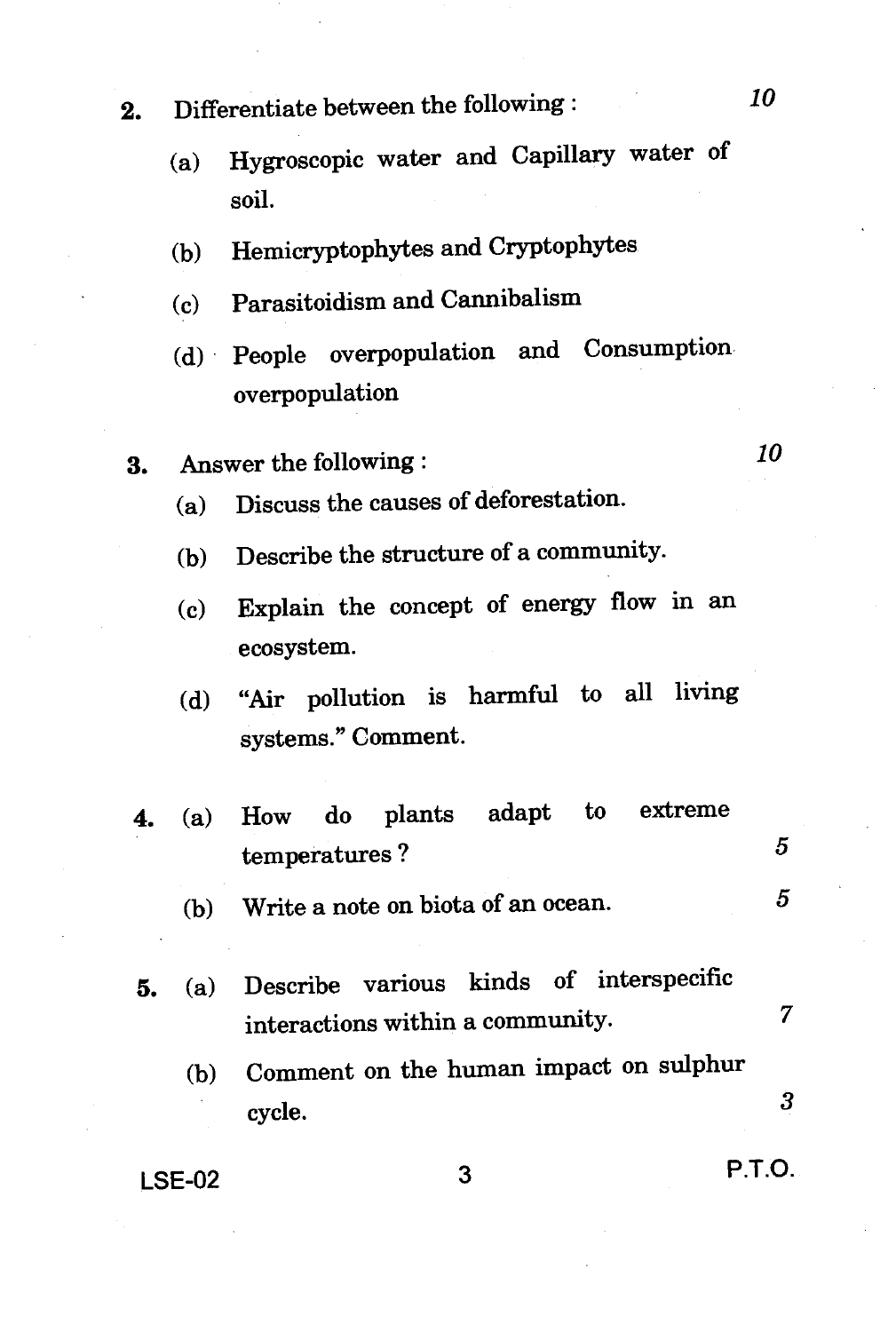# **6.** Write short notes on any *four* of the following : *10*

- (a) Adaptations in animals to aquatic environment
- (b) Soil texture
- (c) Ecotone
- (d) Carrying capacity
- (e) Age structure

**LSE-02 4**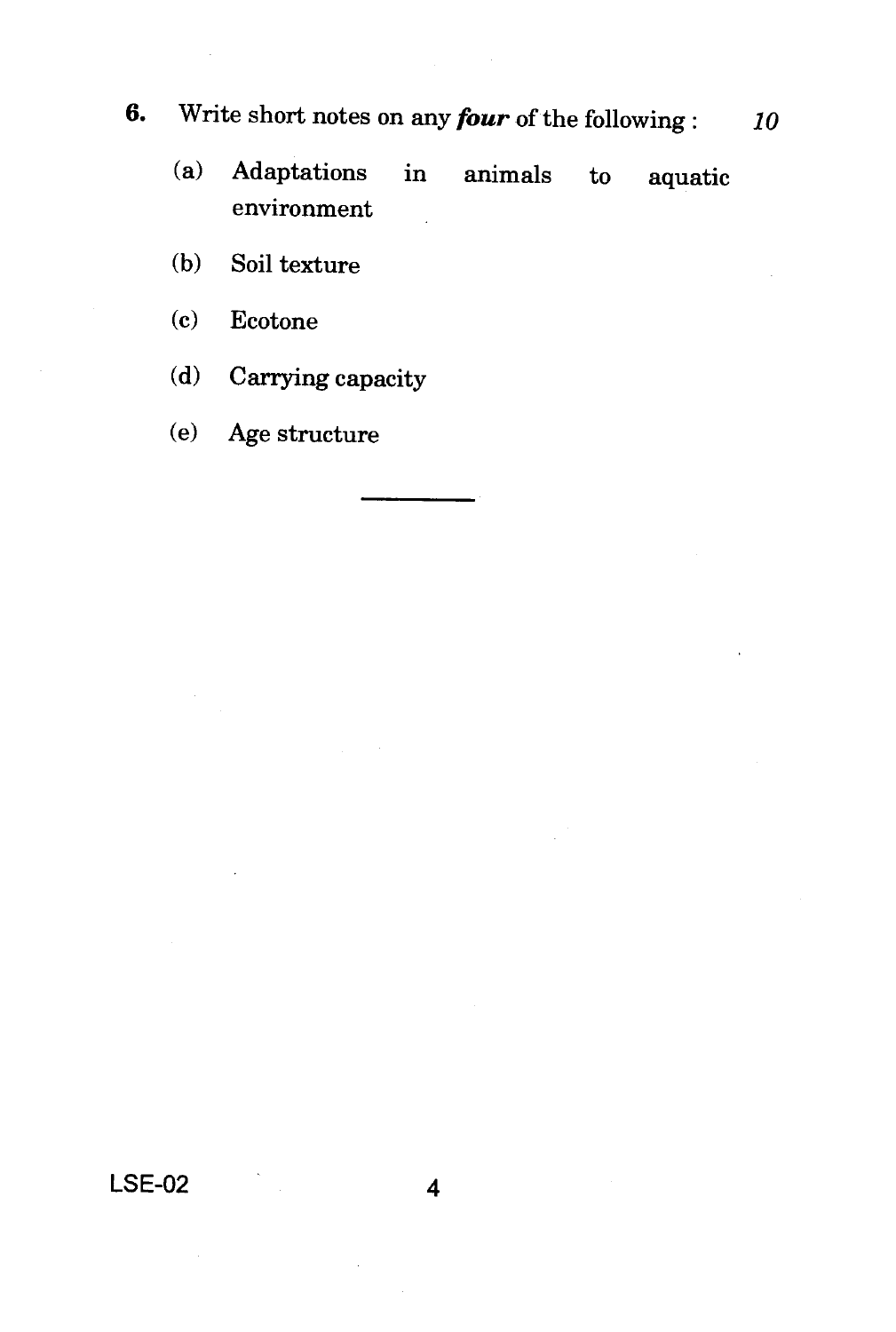एल.एस.ई.-02

विज्ञान स्नातक (बी.एस सी.) सत्रांत परीक्षा

जून, 2014

### जीव विज्ञान

### एल.एस.ई.-02: पारिस्थितिकी

समय : 2 घण्टे

अधिकतम अंक : 50

प्रश्न संख्या 1 अनिवार्य है । प्रश्न संख्या 2 से 6 में से किन्हीं नोट : चार प्रश्नों के उत्तर दीजिए ।

निम्नलिखित शब्दों की परिभाषा लिखिए:  $($ क) 1.

- $(i)$ जन्म दर
- $(ii)$ तरणक
- $(iii)$ आवास
- $(iv)$  द्वितीयक प्रदूषक
- (v) गूदेदार मरुद्भिद् पौधे

**LSE-02** 

5

P.T.O.

 $\overline{5}$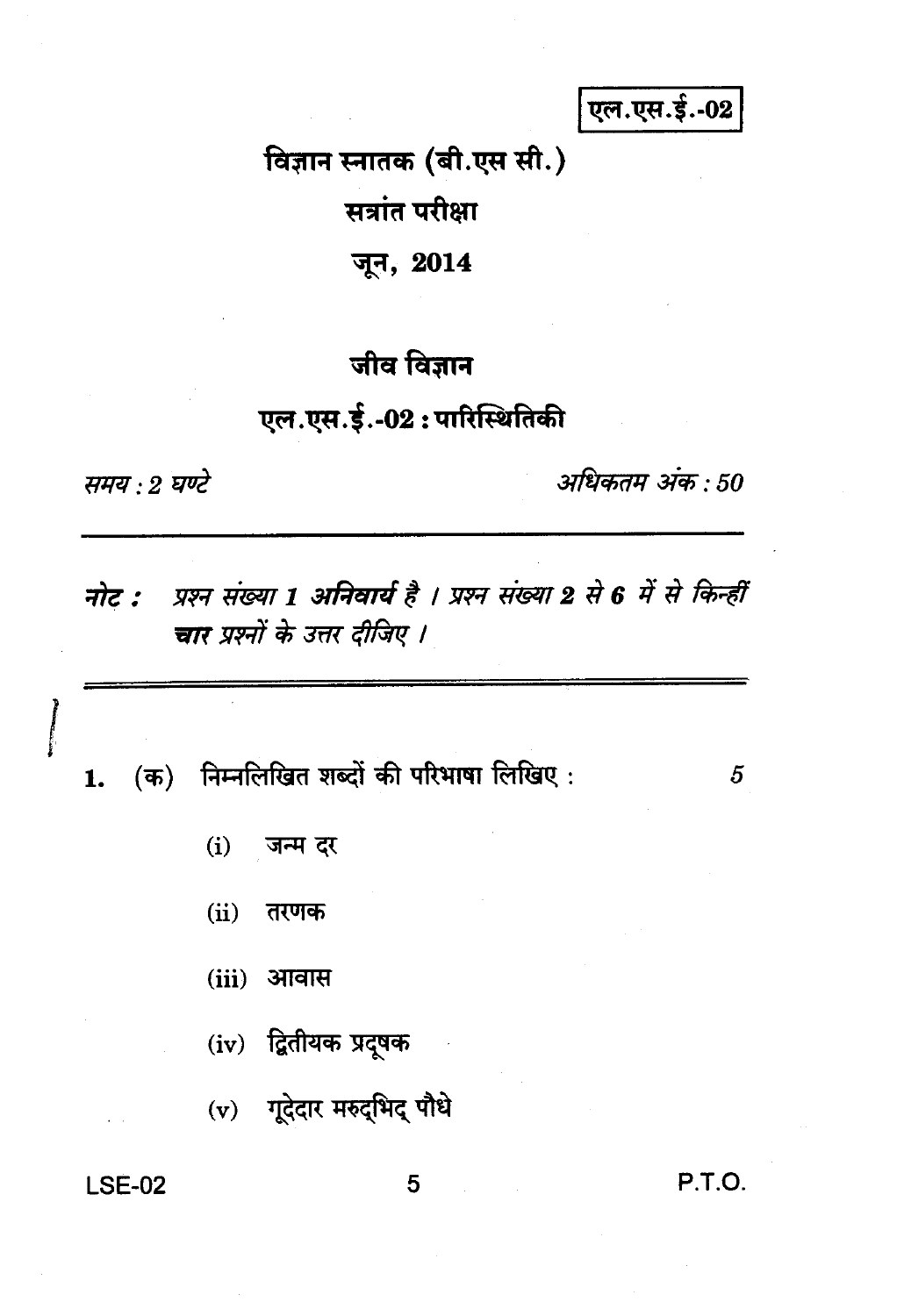बीजों पर रेशमी बाल उन्हें हवा में तैरने में मदद  $(i)$ देते हैं ।

 $\overline{2}$ 

3

- अपरद आहार शृंखला परजीवियों (parasites)  $(ii)$ द्वारा परिचालित होती है।
- (iii) शैलों (bare rock) पर शुरू हुआ अनुक्रमण शुष्कतारंभी कहलाता है।
- (iv) जैव-निम्नीकरणीय पदार्थों को डालने से जलाशयों में ऑक्सीजन की माँग कम हो जाती है ।
- रिक्त स्थानों की पूर्ति कीजिए:  $(\pi)$ 
	- एक ग्राम जल को 4°C से 5°C तक गर्म करने  $(i)$ में खुल ऊर्जा लगती है।
	- नाइट्रोजन चक्र के दौरान अमोनिया का नाइट्रेट  $(ii)$ में परिवर्तन \_\_\_\_\_\_\_\_\_\_ कहलाता है।
	- क्षति और मरुस्थलीकरण जैसी समस्याएँ उत्पन्न हो जाती हैं।

**LSE-02**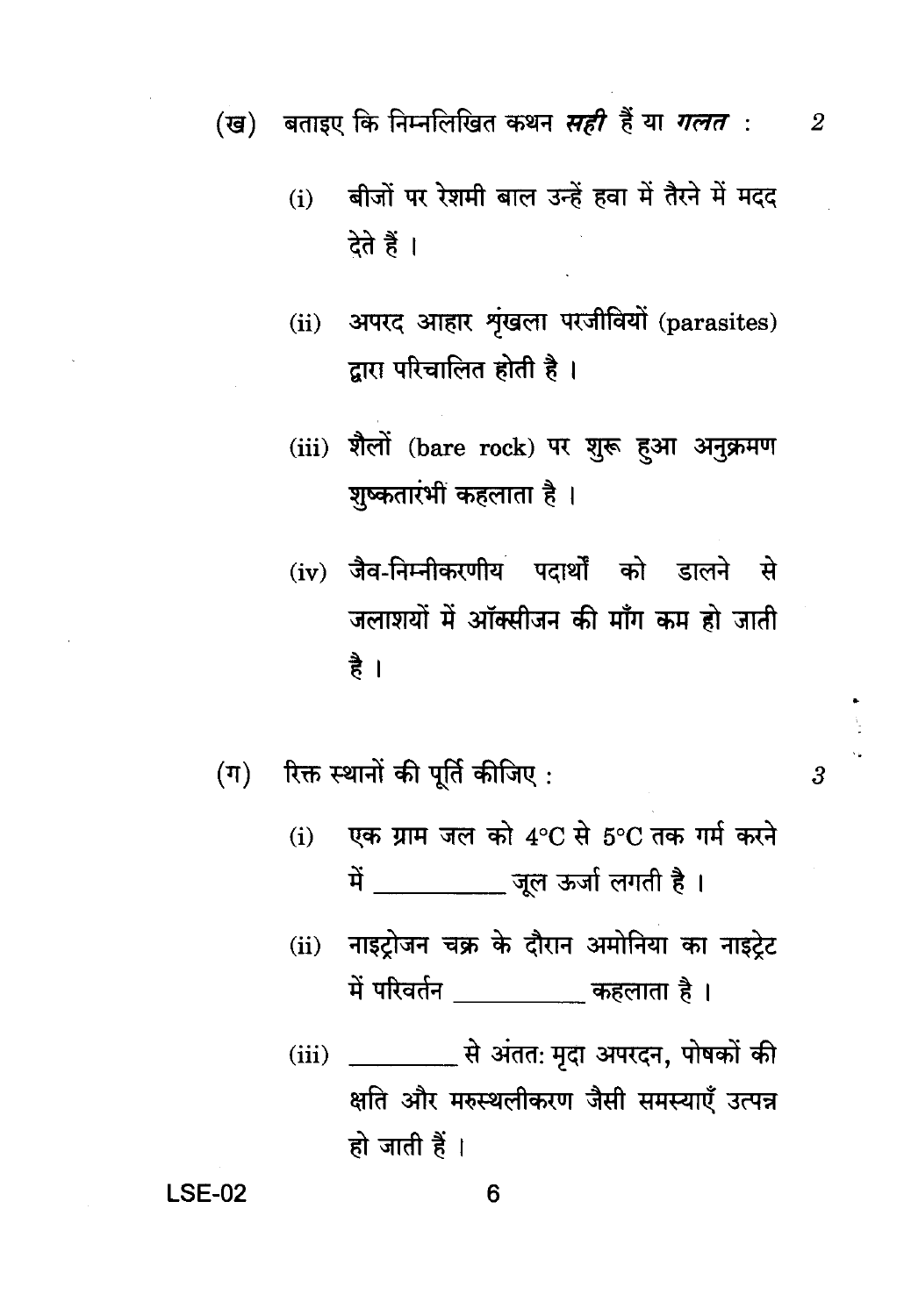- निम्नलिखित में अंतर बताइए:  $2.$ 
	- (क) मदा का आर्द्रताग्राही जल तथा केशिका जल
	- (ख) अर्ध गुढोदभिद् तथा गुढोदभिद
	- (ग) परजीव्याभता तथा स्वजातिभक्षण
	- (घ) जनसमदाय की अधिकता तथा उपभोग की अधिकता
- निम्नलिखित के उत्तर लिखिए: 3.
	- (क) वनोन्मूलन के कारणों की विवेचना कीजिए।
	- (ख) समुदाय की संरचना का वर्णन कीजिए ।
	- (ग) पारितंत्र में ऊर्जा प्रवाह की संकल्पना को समझाइए।
	- "वायु प्रदुषण सभी सजीव तन्त्रों (living systems) के  $(\mathbf{p})$ लिए हानिकारक है।" इस कथन की समीक्षा कीजिए।
- (क) पौधे चरम तापमानों के प्रति किस प्रकार अनुकूलित  $4.$ होते हैं ?
	- (ख) महासागर के जीवजात पर एक टिप्पणी लिखिए। 5
- (क) किसी समुदाय में विभिन्न प्रकार की अंतराजातीय 5. पारस्परिक क्रियाओं का वर्णन कीजिए।
	- (ख) गन्धक चक्र पर मानव प्रभाव की चर्चा कीजिए । 3

 $\overline{7}$ 

#### **LSE-02**

**P.T.O.** 

10

5

 $\overline{7}$